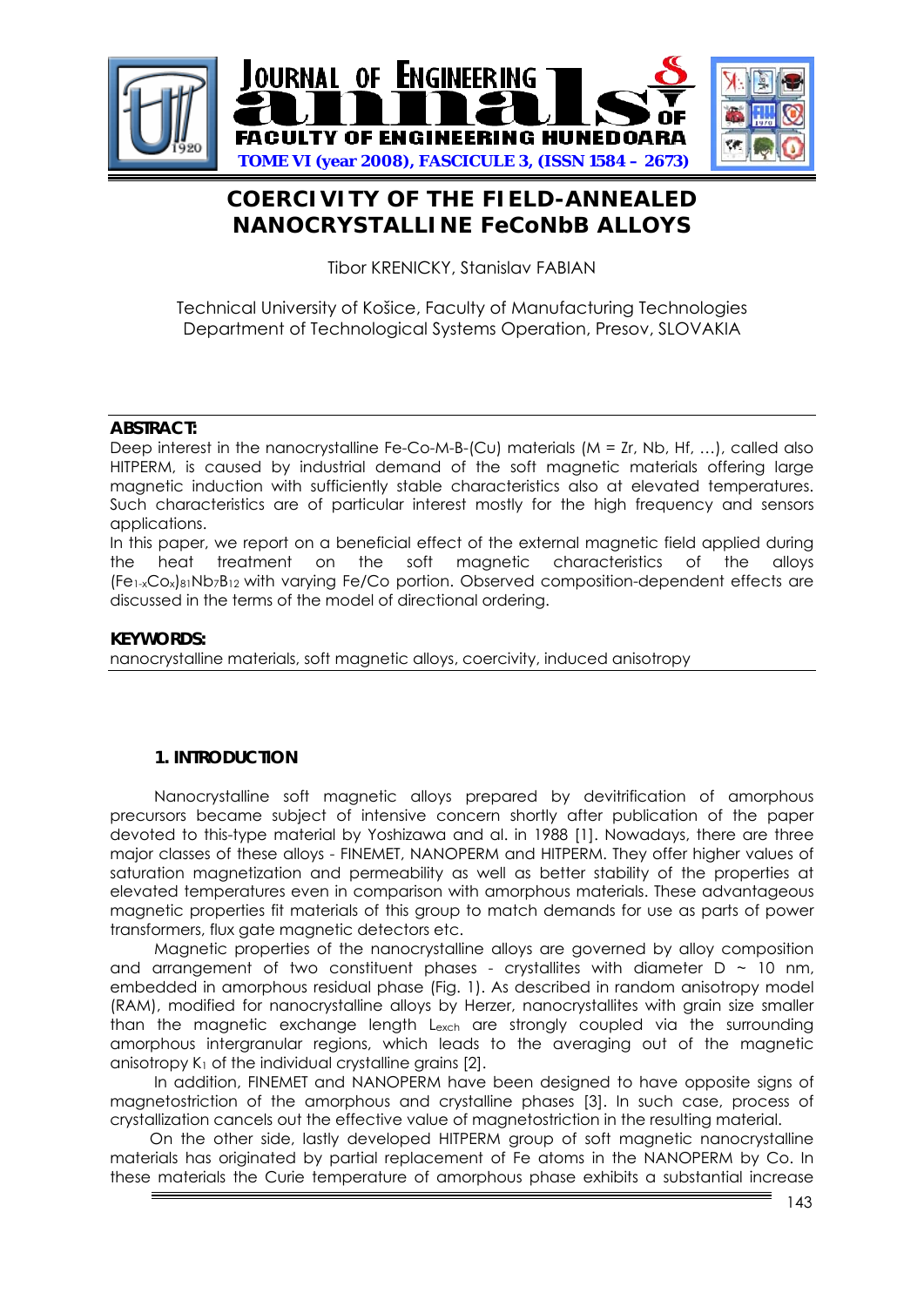



due to presence of Co and hence, the FeCo nanograins remain magnetically well coupled up to high temperatures (~ 800 K). Consequently, substantial increase of thermal stability of the magnetic properties is connected with involuntary increase of magnetoelastic anisotropy of the end nanocrystalline material due to positive magnetostriction of both amorphous and crystalline phases that causes poorer soft magnetic characteristics of this-type materials.



FIGURE 1. Schematic representation of the Herzer´s model of random anisotropy [2]

Recently, positive effect of the induced anisotropy has been proved to simplify domain structure of resulting material and thus reduce coercivity [4]. The anisotropy obtained in a magnetic material by annealing in external magnetic field is called thermomagnetic anisotropy. The model of its development has been given by various authors as being due to short-range directional ordering of atom pairs. Detailed studies have shown that it is primarily the concentration of like-atom pairs that is important for the generation of anisotropy in the alloys consisting of more than one kind of atoms. Annealing below the Curie temperature in the presence of an applied magnetic field tends to align the coupled pair atoms in a way that they have their moments in the field direction, so as to minimize the free energy. Fast cooling to a sufficiently low temperature then freezes in the directional order obtained. It leads to a uniaxial magnetic anisotropy, the easy axis of the magnetization direction lying in the field direction.

 The main motivation of this work is to study influence of the variation in the Co/Fe content in the master alloy and presence of external magnetic field on the soft magnetic character of the resulting nanocrystalline material.

### **2. METHODOLOGY**

Master alloys of the nominal composition of  $[Fe<sub>1-x</sub>Co<sub>x</sub>]<sub>81</sub>Nb<sub>7</sub>B<sub>12</sub>$  (x = 0.33, 0.5 and 0.67) have been prepared by arc-melting from elements of 99.95 % purity. Amorphous ribbon 6 mm wide and about 20-25 µm thick were produced by planar flow casting technique and rapid quenching on rotating Cu-wheel in vacuum at the Institute of Physics, SAS in Bratislava.

 The crystallization events upon heat-treatment of the samples were detected by differential scanning calorimetry in the range from room temperature up to 1300 K at a heating rate of 10 Kmin−1 using DSC Netzch 404C at GKSS-Forschungszentrum, Geesthacht, Germany. Annealing of the samples was performed for 1 hour at the Institute of Experimental Physics, SAS in Košice. The value of temperature at which first crystallization is nearly finished for all studied alloys was stated to 773 K, avoiding onset of the second crystallization step causing deterioration of soft magnetic character of materials of this type [5].

 In the case of samples annealed in magnetic field, the furnace with the sample was inserted into the water-cooled solenoid coil that provided a magnetic field 20 kA/m oriented along the ribbon length (LF-annealed samples). After such annealing, the specimens were slowly cooled to room temperature in the presence of magnetic field. The typical cooling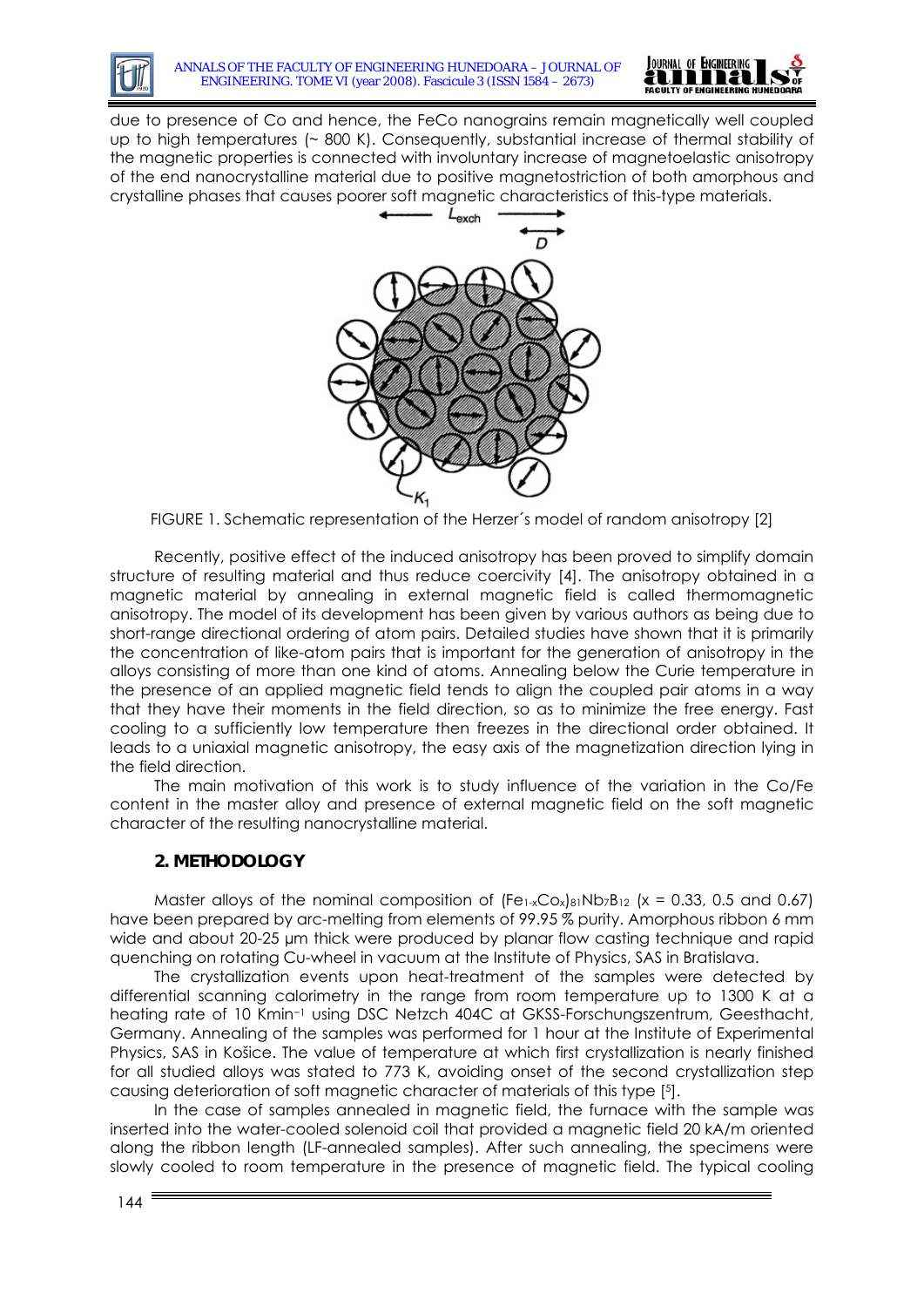

rate was 3 K/min. For sake of comparison, the reference samples were annealed and cooled under the same conditions in zero magnetic field (ZF).

The changes in microstructure upon annealing were examined by transmission electron microscopy (TEM) and by X-ray diffraction analysis (XRD). The X-ray measurements were performed using Cu-Kα radiation in Bragg–Brentano configuration with a graphite monochromator in the diffracted beam.

X-ray spectra were taken at 2θ steps of 0.1 angular degree and fine-scale scans in the vicinity of the diffraction peaks were performed using 0.002° steps for accurate determination of the lattice parameter of the crystalline phase. Samples for transmission electron microscopy were thinned, after corresponding heat treatment, by ion beam milling; TEM and electron diffraction observations were performed using a JEM1200-EX microscope.

### **3. FINAL RESULTS**

DSC thermograms indicated multistep crystallization behaviour that is characteristic for this type of materials. Evident decrease of the crystallization temperature with increasing Cocontent in the alloy was observed. X-ray diffractograms revealed that annealing at temperature 773 K belonging to first crystallization step forms crystalline bcc-FeCo phase.

It should be mentioned that DSC indicates temperature region of crystallization that is shifted in comparison with isothermal annealing. The reason is that DSC scans processes in a material with continuously changing temperature. But, it takes some time while atomic diffusion in the material arranges conditions allowing formation of crystallites. Such behaviour has been observed in the experiments with various rates of applied heating [5]. On the other hand, isothermal annealing, lasting for time long enough to allow such processes, leads to crystallization at temperature values lower than onset of crystallization stated by DSC [6].

 The dark-field transmission electron micrographs of nanocrystalline samples are shown on the Fig. 2. The micrographs indicate tendency to clustering of the nanocrystals. Annealed samples are in advanced state of crystallization and contain grains with typical diameter inferred from TEM images of about 7–10 nm. Diameter and density of the grains belong to critical parameters in the model describing averaging out the anisotropy, necessary condition to form magnetically extremely soft material [2]. No difference in formation of the crystalline phase as seen on TEM has been observed between samples annealed in the magnetic field and reference samples annealed at the same temperature in zero field.



FIGURE 2. TEM micrographs of the samples (Fe1-xCox)81Nb7B12 annealed at 773 K/1h

The effect of field annealing on the hysteresis loops of the samples is shown in Fig. 3. It is evident that the LF annealing increases the loop squareness and reduces the coercive field. Values of coercive field of the samples annealed in the presence of external magnetic field LF and reference samples ZF are depicted on the Fig. 4.

Coercively of the samples annealed in zero field matches standard values, coercive field of all samples annealed in the longitudinal magnetic field measured in this direction is fair below 10 Am<sup>-1</sup>. The shapes of loops indicate that the magnetization process in LF annealed samples is dominated by 180° domain wall motion.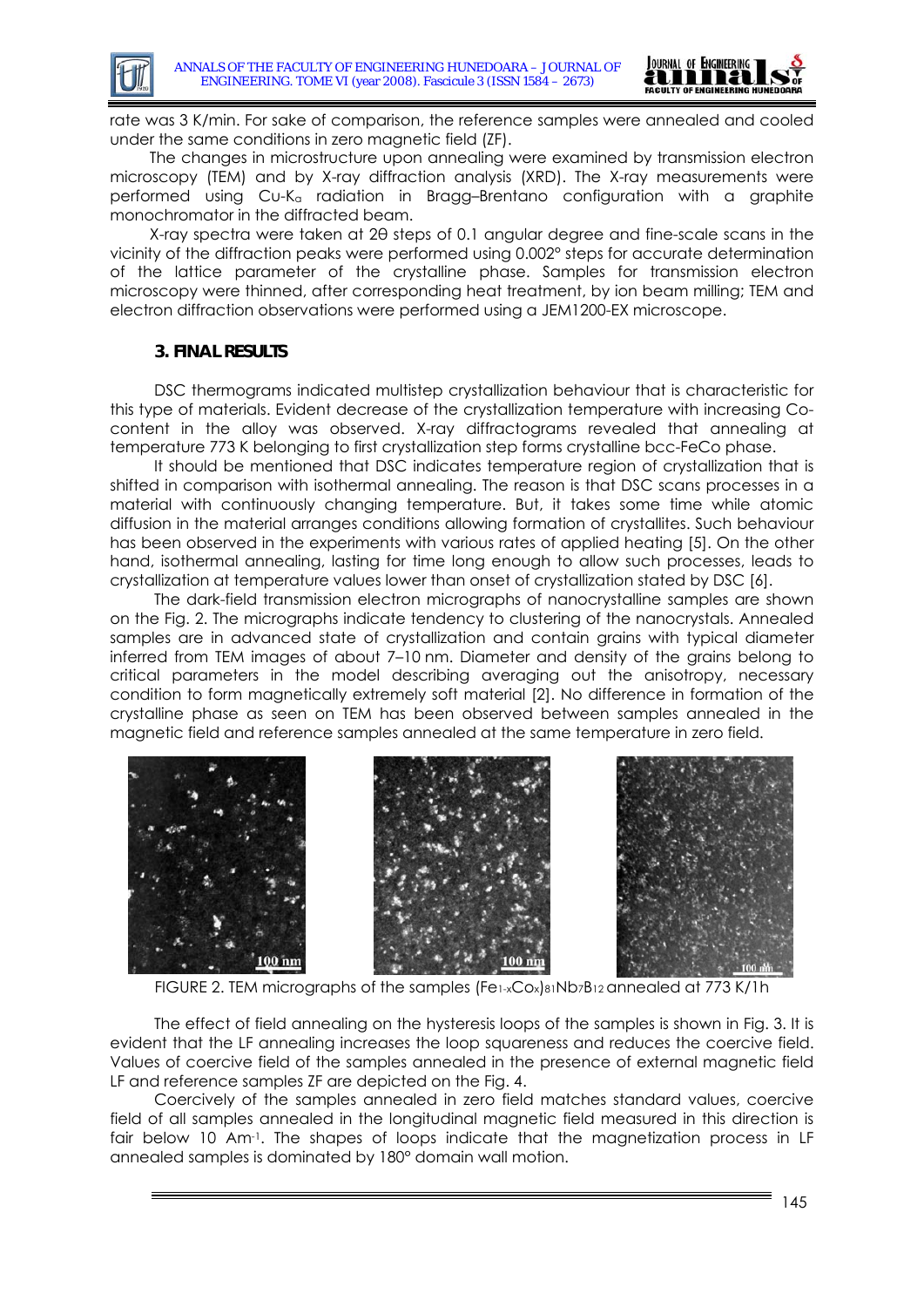



FIGURE 3. Hysteresis loops taken from the samples (Fe1-xCox)81Nb7B12 annealed in the presence of external magnetic field parallel to the long-axis of the sample (LF). Reference samples were annealed in zero field (ZF). Central areas of the loops are zoomed in insets





It is clear that the improvement of the soft magnetic characteristics due to field annealing is most pronounced for the intermediate Fe/Co concentrations. Such behaviour could be expected if the magnetic atoms pair ordering is operative mechanism of induced anisotropy. The theory predicts the dependence of induced anisotropy for binary alloys with the concentration of constituent elements  $A_xB_{1-x}$  to go as  $x^2(1-x)^2$  [4]. This function has local maximum for  $x = 0.5$  and hence, in the case of HITPERM-type alloys, the effect of field annealing should be the strongest for the alloys with equiatomic portions of Fe and Co. On the other hand, for Fe-rich and/or Co-rich alloys with the prevailing concentration of one type of magnetic atoms, the effect of field annealing should be much less intense. Therefore, observed effect on the samples coercivity can be understood using the statements of directional ordering model. Thus, for long-term usage, traditional good stability of the magnetic properties of HITPERM is limited not only by temperature of crystallization but also temperature allowing atomic diffusion, typically of about 700 K [7].